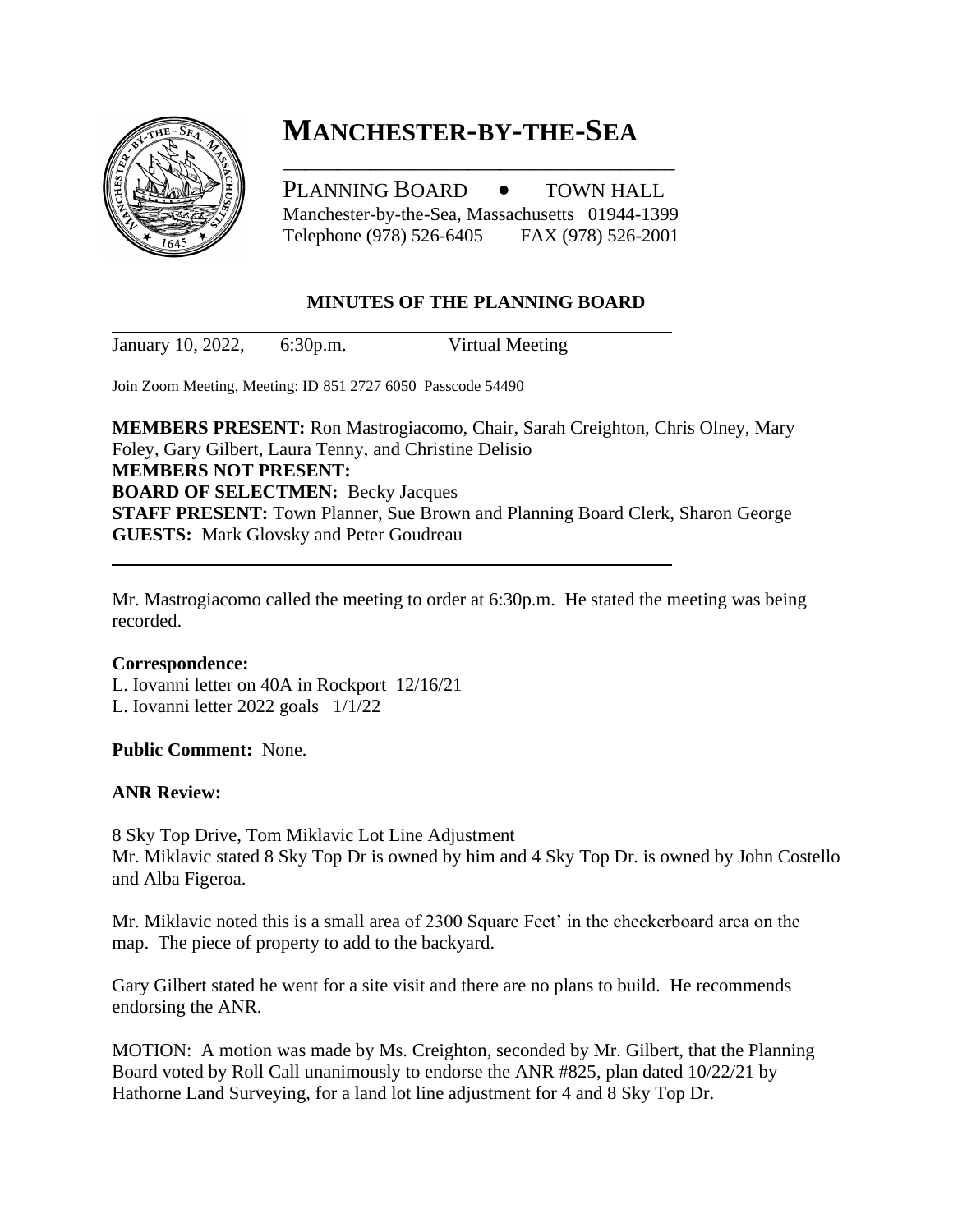| Page two | <b>Planning Board</b> | 1/10/2022 |
|----------|-----------------------|-----------|
|          |                       |           |

**Zoning Maps:** Ms. Brown stated right now it is a matter of formatting.

**Blasting:** This was a citizen's petition. Ms. Delisio stated she reviewed guidelines from the Town of Sharon. She would be happy to share them

Discussion ensued regarding the best way to have abutters heard. Ms. Deliso and Mr. Creighton stated that the chemicals used are what is important in the blasting. The Fire Chief was hesitant to change the official State form.

Discussion ensued regarding how long the regulations need to be and if the Sharon document can be altered. Ms. Creighton stated we should identify the chemicals and dimmish them or prohibit. Ms. Delisio noted that we need an avenue for people to be heard.

#### **Public Hearing:**

94 Bridge Street, ZBL Section 4.1.10(j), Restoration of seawall and installation of pier, gangway and float, Crawley. Continued from 12/13/21.

Ms. Susan St. Pierre, Consulting services, representing Ed and Karen Crawley. Ms. St. Pierre noted at this time the seawall boulders have fallen and need to be put back. She continued they propose a 40' pier with stairs that go to a six-foot landing. She noted there is adequate room for a pier facility. She has also recently filed for Chapter 91 and US Army Corp of Engineers.

The Chair called for a motion to close the public hearing.

MOTION: Motion was moved by Ms. Creighton, second by Mr. Olney the Planning Board voted by ROLL CALL unanimously to close the public hearing.

MOTION: Motion was moved by Ms. Creighton, seconded by Ms. Olney the Planning Board voted by ROLL CALL unanimously to approve the Special Permit for 94 Bridge Street pursuant to Section 4.1.10(j) Restoration of seawall and installation of pier, gangway, and float.

MOTION: Motion was moved and seconded to approve the draft decision for 94 Bridge Street.

189-193 School Street, ZBL Section 6.9, Site Plan Approval for greater than 10 parking spaces, Cornerstone Church. Continued from 11/22/21 Request for further continuance.

MOTION: It was moved and seconded by to continue 189-193 School Street, Cornerstone Church to January 24, 2022.

**Recodification:** Ms. Creighton and Mr. Olney gave an update on the recodification. Ms. Creighton noted they identified a few items mostly to do with Mr. Bobroski. She continued sections 1-4 have been discussed. Junk dealers and curb cuts would be going to the General